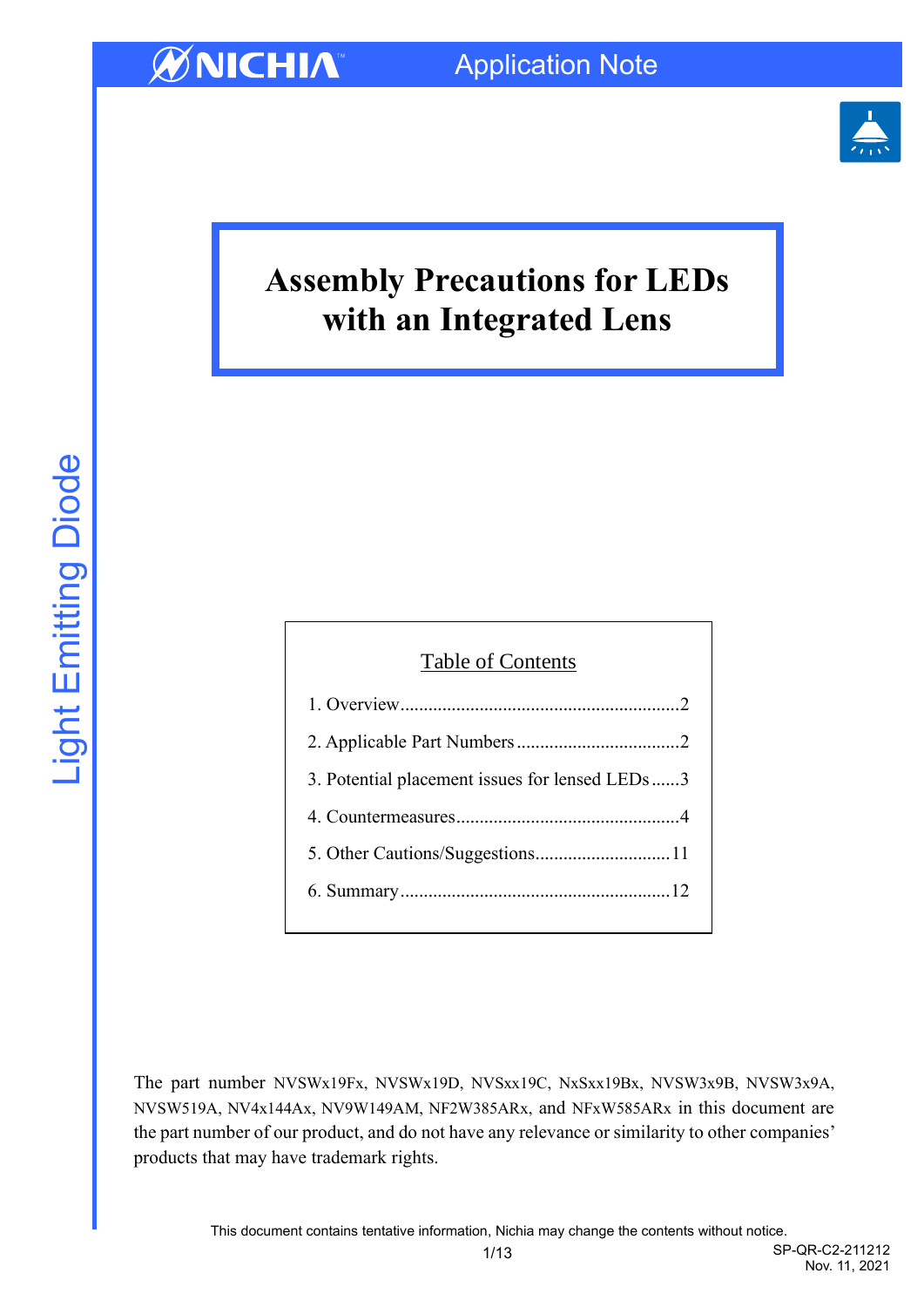### <span id="page-1-0"></span>**1. Overview**

The industry has been making efforts to improve the performance of LEDs; miniaturization and high functionality of LEDs are two examples of these efforts; Surface Mount Device (SMD) LEDs acquired integrated lenses, which in combination with a compact package, made it more difficult to pick and place these high-performance LEDs due to the smaller pick-up area surface. As a result, the importance of pick-and-place technology is increasing year after year. Proper assembly of the LED is very important as its quality also affects the function and reliability of the end product (i.e. lamps, luminaires, and other types of fixtures/equipment).

This application note covers techniques on how to handle issues with picking and placing with automated systems for high power LEDs with lenses based on placement issues that have been identified in the past.

### <span id="page-1-1"></span>**2. Applicable Part Numbers**

The contents described in this application note apply to the LEDs shown in Table 1, Nichia's LEDs for general lighting.

| Category                               | NICHIA x19 Series            |                       |                             |                     |                             |                        | NICHIA 3x9 Series            |            |                             |  |
|----------------------------------------|------------------------------|-----------------------|-----------------------------|---------------------|-----------------------------|------------------------|------------------------------|------------|-----------------------------|--|
| Part Number <sup>1</sup>               | NVSWx19Fx                    | NVSW <sub>x19</sub> D | NVSxx19C                    |                     | NxSxx19Bx                   |                        | NVSW3x9B                     |            | NVSW3x9A                    |  |
| Package<br>Appearance<br>(One example) |                              |                       |                             |                     |                             |                        |                              |            |                             |  |
| Package Size<br>[Unit : mm]            | $3.5 \times 3.5 \times 2.3$  |                       | $3.5 \times 3.5 \times 2$   |                     |                             |                        | $3.5 \times 3.5 \times 2.35$ |            | $3.5 \times 3.5 \times 2.1$ |  |
| Category                               | <b>NICHIA</b><br>519 Series  |                       | <b>NICHIA</b><br>144 Series |                     | <b>NICHIA</b><br>149 Series |                        | <b>NICHIA</b><br>385 Series  |            | <b>NICHIA</b><br>585 Series |  |
| Part Number <sup>1</sup>               | NVSW519A                     | NV4x144Ax             |                             | <b>NV9W149AM</b>    |                             | NF2W385ARx             |                              | NFxW585ARx |                             |  |
| Package<br>Appearance<br>(One example) |                              |                       |                             |                     |                             |                        |                              |            |                             |  |
| Package Size<br>[Unit : mm]            | $3.5 \times 3.5 \times 2.35$ | $5\times5\times3.15$  |                             | $7\times7\times3.1$ |                             | $4\times3.6\times2.05$ |                              |            |                             |  |

#### Note:

 $<sup>1</sup>$  The x represents a letter that follows the alphanumeric code of the same LED type.</sup>

 $(Ex: NVSWx19Fx \rightarrow NVSW119F, NVSW219F, NVSW119F-V1, NVSW219F-V1, etc.)$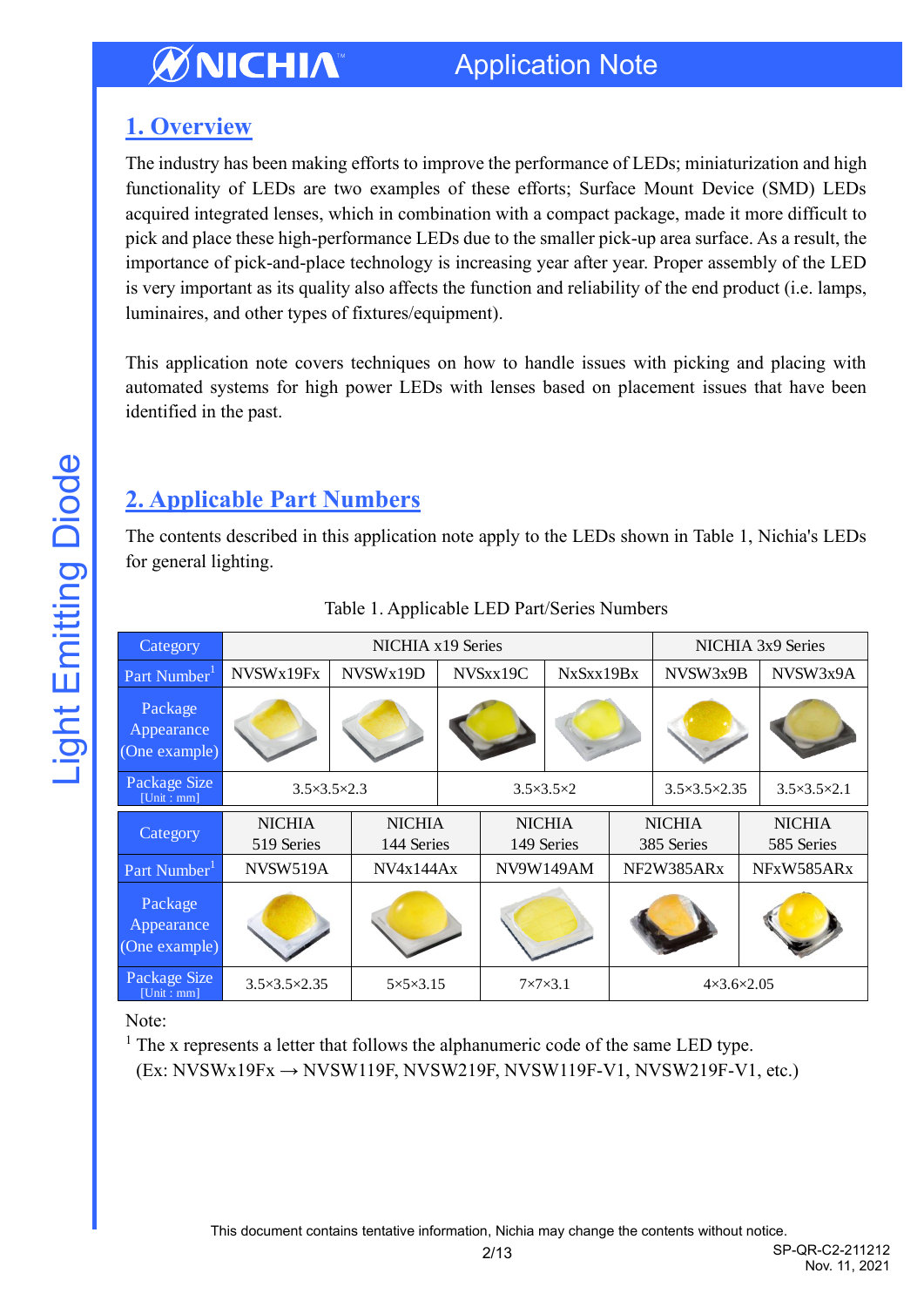### <span id="page-2-0"></span>**3. Potential placement issues for lensed LEDs**

Since the integrated lenses for SMD LEDs are often made of resin materials, some are easily damaged by external pressure. Additionally, some of those LEDs have a wire inside the lens. As a result, it is necessary to avoid applying external stress to the lens, especially when the pick-and-place nozzle picks the LED.

The location of the lens also limits the points at which the nozzle can contact the LED during the pick-and-place process, this can sometimes cause an air leak to occur between the nozzle and the LED, and the LED may not be picked up properly out of the embossed carrier tape pocket (i.e. mispick). To prevent this type of mis-pick, it is necessary to be careful about the suction force of the nozzle.

Issue 1: Damage to the LED lens during the pick-and-place process

Issue 2: Mis-picks due to the suction force of the nozzle

The resin LED lenses can be tacky and stick to the embossed carrier top cover tape. If the LED lens is stuck to the top cover tape when the tape is pulled, it may cause the LED to be lifted up from the bottom of the embossed carrier tape pocket and become flipped/tilted and/or misaligned when it peels off and then return to a position inside the pocket.

Additionally, adding a lens onto a SMD LED increases its center of gravity; if a large vibration is applied to the embossed carrier tape, this may also lead to the LED being flipped/tilted and/or misaligned in the embossed carrier tape.

Issue 3: Flipping/tilting of the LED due to sticking to the top cover tape

Issue 4: Flipping/tilting of the LED due to vibration of the embossed carrier tape

The following sections will explain specific countermeasures for the four issues mentioned above.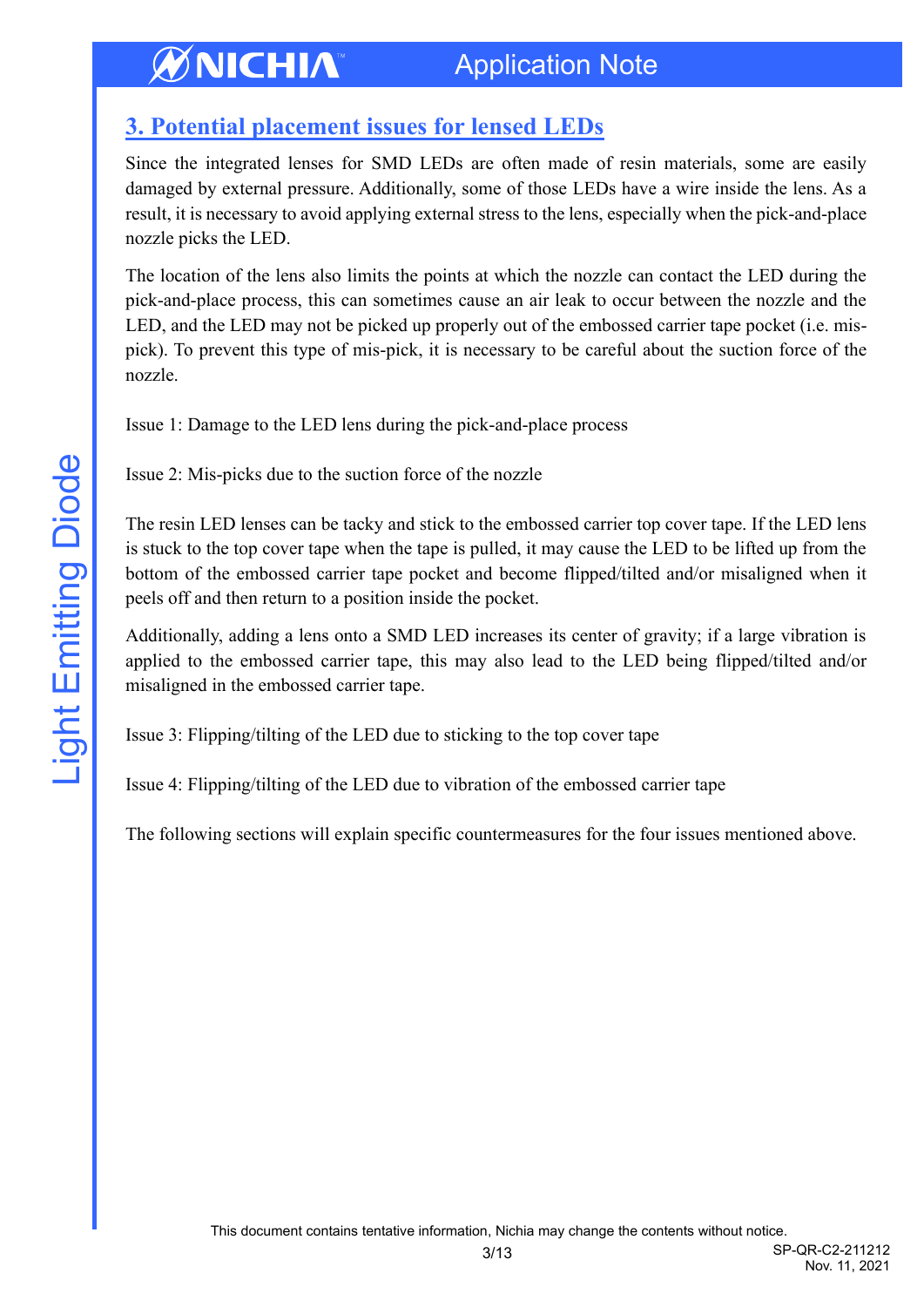### <span id="page-3-0"></span>**4. Countermeasures**

#### **4.1 Damage to the LED lens during the pick-and-place process (Issue 1)**

For lensed LEDs, Nichia determines the ideal nozzle design and pick-up method according to the design (e.g. shape, weight, etc.) of each LED, and takes this into consideration when designing the embossed carrier tape.

There are two major methods for LED pick-up during placement:

One method is to stop the pick-and-place nozzle on the top surface or the middle surface of the embossed carrier tape and pull air in from the top/middle surface to grab the LED in the air (i.e. aerial position pick-up). The other is a method in which a pick-and-place nozzle is inserted into the embossed carrier tape to apply suction at the closest possible point to the LED (i.e. typical position pick-up).

#### Method 1:

**Aerial position pick-up:** By suctioning air from the height at which the nozzle does not contact the LED, the only load that will be applied to the lens is the suction force at the time of suction.

#### Method 2:

**Typical position pick-up:** Where aerial position pick-up is not possible or difficult, stable suction is made possible by bringing the nozzle closer to the LED and then applying suction.



Pulling air in from the top of the embossed carrier tape to pick up the LED

Pull air in from the middle of the embossed carrier tape to pick up the LED

Insert the nozzle inside of the embossed carrier tape and then apply suction to pick up the LED

Figure 1. Aerial position pick-up Figure 2. Typical position pick-up

When designing a nozzle for a lensed LED, it is necessary to provide a clearance that takes into consideration the tolerances of the dimensions for both the lens and the nozzle in order to completely avoid contact between the lens and the nozzle. When designing or choosing the nozzle shape, having the inner surfaces with C or R corners enables the nozzle to hold the LED flat to the nozzle leading to a reduction in mis-pick rates and a smoother operation for the pick-up.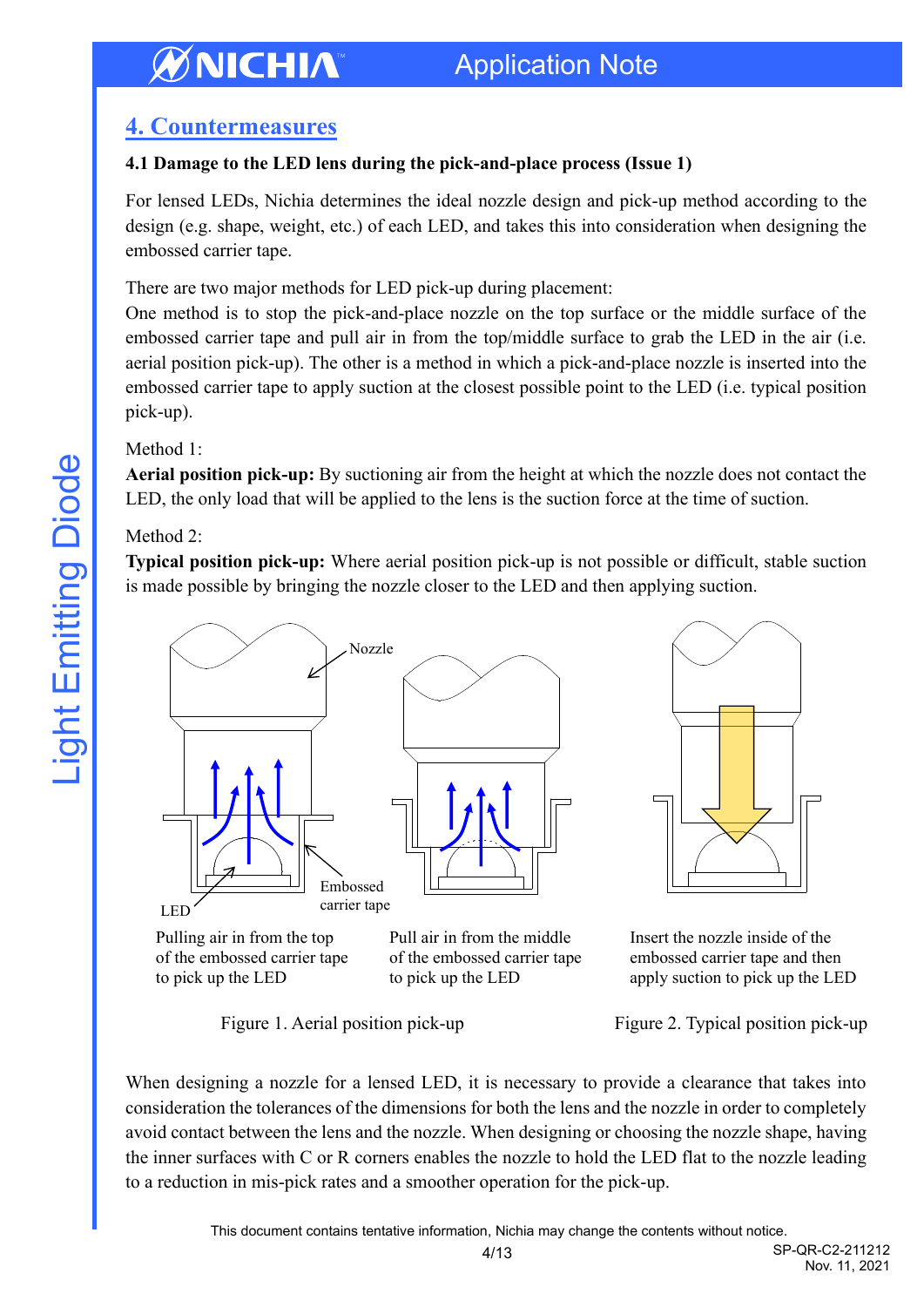### Application Note

Refer to Table 2 below and on the following page for the recommended nozzle dimensions, pick-up method, and nozzle insertion amount for each lensed LED. Be careful not to insert the nozzle excessively.





Unit: mm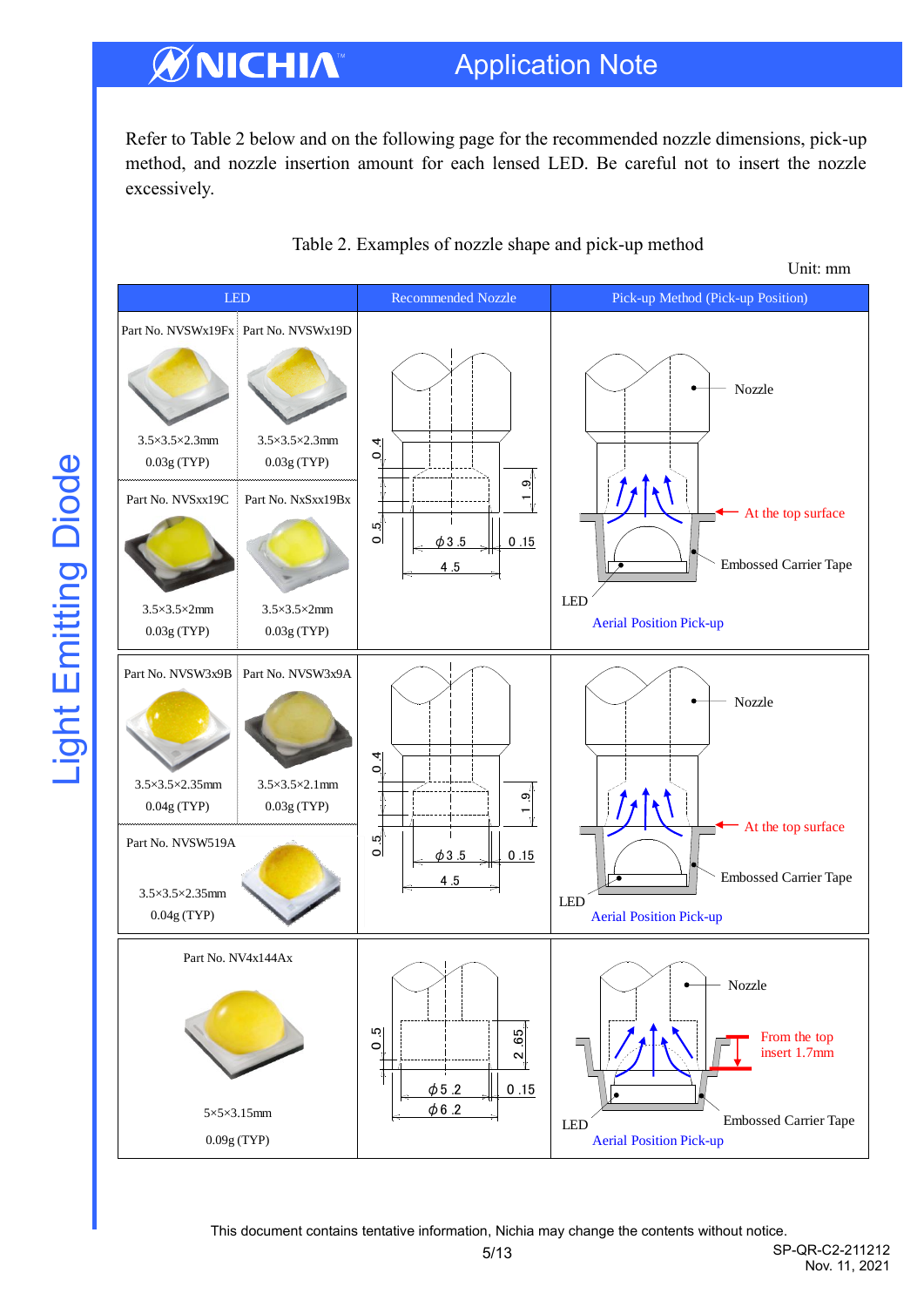### Application Note





Supplemental Note: Adjusting the pick-up position

Ensure that the pick-up position is corrected before operating the pick-and-place machine (also called "mounter") using the hole in the center of the embossed carrier tape.

Example: The screen of the Yamaha YS mounter for adjusting the pick-up position is shown for reference in Figure 3. The setting screen for fine positioning of the pickup nozzle displays the pocket hole on the top left side.



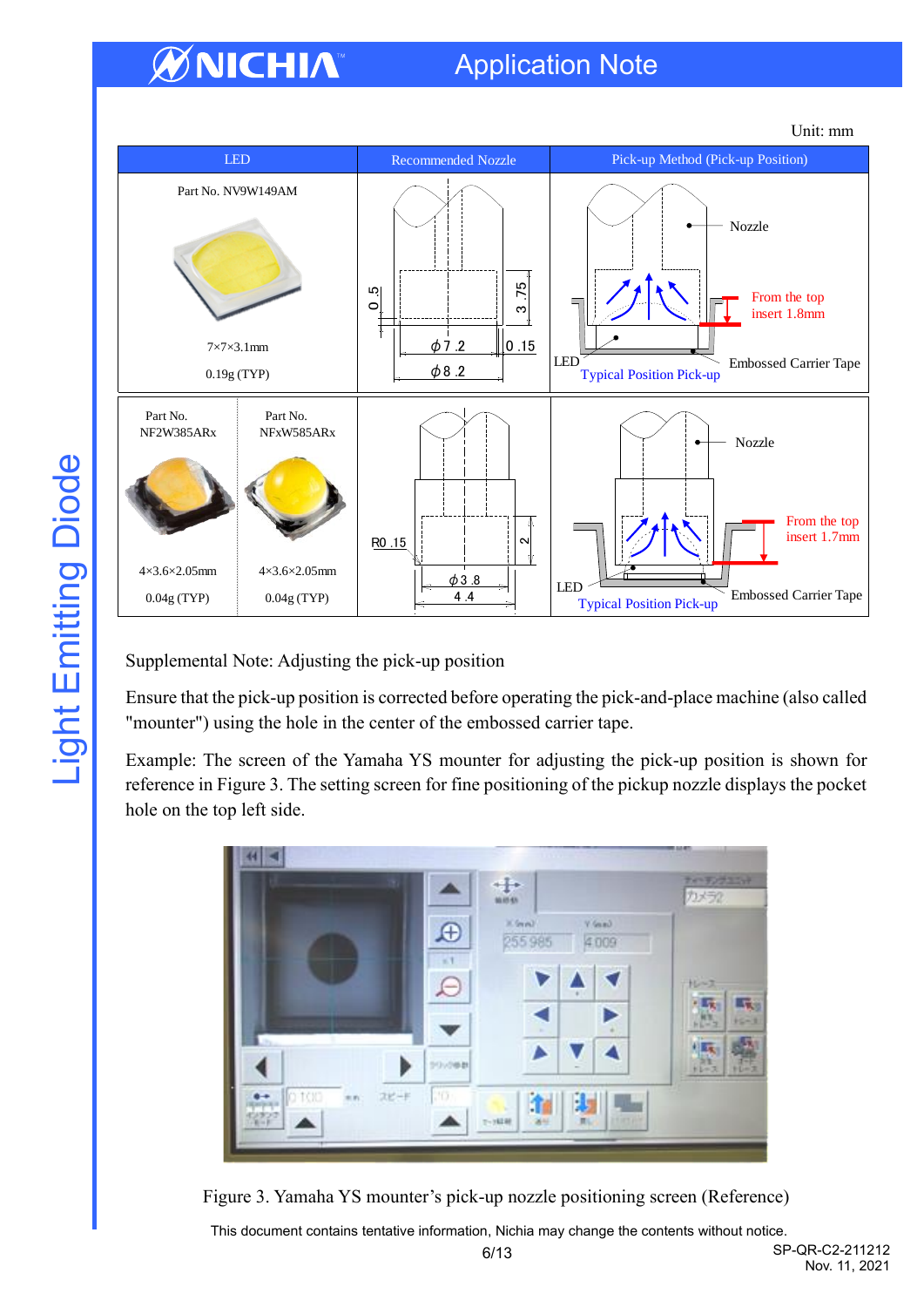### Application Note

#### **4.2 Mis-picks due to the suction force of the nozzle (Issue 2)**

Since the lensed LEDs have limited contact points with the nozzle during the pick-and-place process, air leaks may occur between the nozzle and the LED, which may cause the LED to not be picked up properly. If this occurs, adjust the nozzle to a more appropriate suction by increasing the nozzle suction force and/or reducing the nozzle inner diameter to reduce the potential for air leaks. When reducing the inner diameter of the nozzle, ensure that the clearance takes into consideration the tolerances for the dimensions to ensure the nozzle does not touch the LED lens.



Figure 4. Air leak at the time of LED pick-up (example: part number NV9W149AM)

#### **4.3 Flipping/tilting of the LED due to sticking to the top cover tape (Issue 3)**

The resin LED lenses can be tacky and stick to the embossed carrier top cover tape. If the LED lens is stuck to the top cover tape when the tape is pulled, it may cause the LED to be lifted up from the bottom of the embossed carrier tape pocket and become flipped/tilted and/or misaligned when it peels off and then return to a position inside the pocket. If the LED becomes misaligned within the pocket, it may cause a mis-pick. Since it is not possible to completely reduce the tackiness, this section covers some examples of countermeasures by adjusting the tape feeder unit settings when LED sticking occurs.

4.3.1 Slow down the feed speed of the tape feeder

If the feed speed of the tape feeder is too fast, the nozzle tries to pick up the LED before the LED peels off from the top cover tape and returns to a position inside the embossed carrier tape.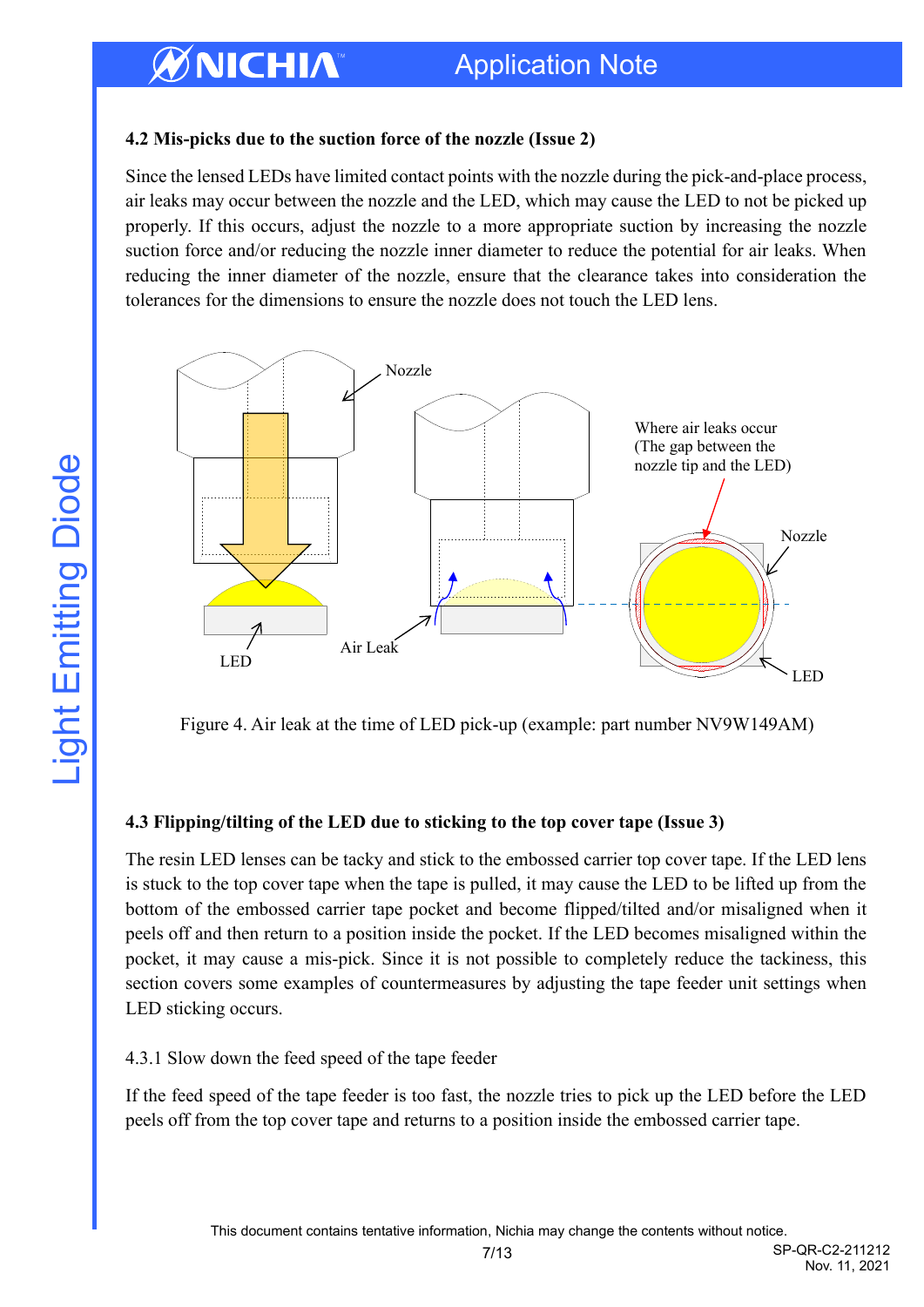

Figure 5. Tape feeder feed rate (fast)

Even when the LED sticks to the top cover tape, if the feed speed is slower, it allows for more time for the LED to return to the proper position and the mis-pick rate is reduced.



Figure 6. Tape feeder feed rate (slow)

Example: The screen of the Yamaha YS mounter for adjusting the feed rate is shown for reference in Figure 7 (in the red box). This pick-and-place machine has several options for the feed rate (e.g. "Normal", "90%", "80%", "70%", etc.).

|    | 項目         | 值                           |
|----|------------|-----------------------------|
| A  | 補正グループ     | $\frac{1}{\Delta}$<br>チップ部品 |
| B  | 補正タイプ      | 標準チップ                       |
| C. | 使用ノズル      | 1608チップ用(タイプー302)           |
| D  | 部品供給形態     | テープ                         |
| E  | フィーダータイプ   | $8mm\bar{\tau}-7$           |
| R  | テーブ種類      | $8mm\bar{\tau}-7$           |
| E. | 送りビッチ      | 4 <sub>mm</sub>             |
|    | P 送りスピード   | 通常                          |
|    | Q リール径サイズ  | 通常                          |
| G  | 廃棄方法       | 90%<br>80%                  |
| H  | リトライ回数     | 70%                         |
|    | J データベース番号 | 60%<br><b>50%</b>           |
|    |            | ¥<br>W<br>40%               |
|    |            | 30%                         |

Figure 7. Yamaha YS mounter screen (Reference)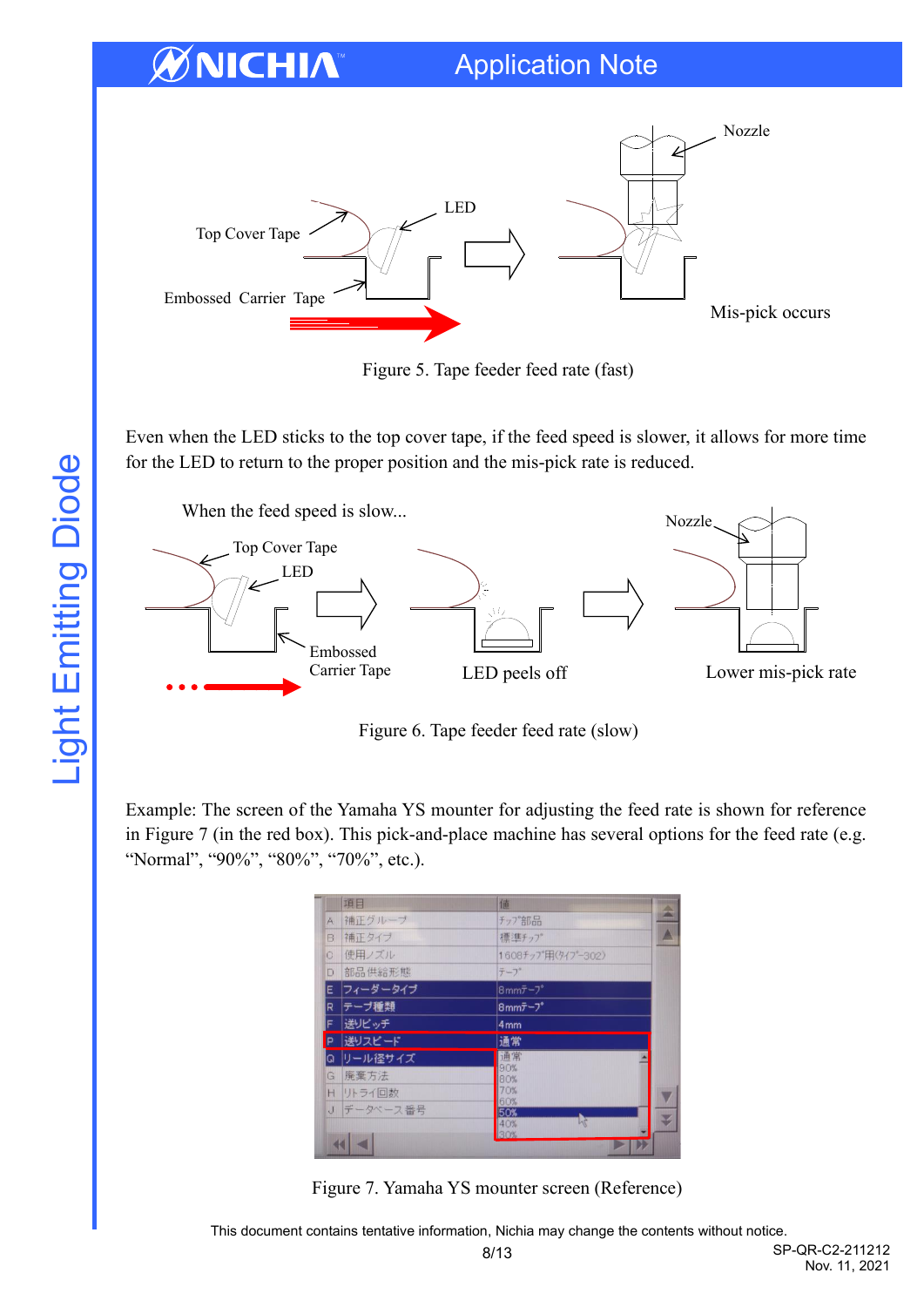### Application Note

4.3.2 Adjust the peel angle of the top cover tape

This is another countermeasure for when the lensed LED is sticking to the top cover tape. As shown in the figure below, by making the peeling angle of the top cover tape acute, the LED lens peels off from the top cover tape in a lower position than when the top cover tape is removed at a higher angle, right after lifting from the pocket. This adjustment can reduce the chance of the LED flipping/tilting, and/or that the LED becomes misaligned within the pocket. Depending on the structure of the tape feeder, some are pre-adjusted in the factory to the optimum peeling angle.



Figure 8. Peeling off the top cover tape at an obtuse angle

Figure 9. Removing the top cover tape at an acute angle

#### **4.4 Flipping/tilting of the LED due to vibration of the embossed carrier tape (Issue 4)**

During the pick-and-place process, when the embossed carrier tape is subjected to a large vibration, LEDs can flip/tilt and/or become misaligned in the embossed carrier tape. Since the lensed LEDs have a higher center of gravity than other LEDs, the vibration is more likely to cause LED flipping/tilting and/or misalignment.

4.4.1 Slow down the feed speed of the tape feeder

The higher the feed speed of the tape feeder, the greater the vibration of the embossed carrier tape. If the LED is flipping/tilting and/or misaligned, it is necessary to reduce the feed speed to reduce the vibration.

Additionally, pneumatic tape feeders have greater feed vibration than motorized tape feeders. Selecting a tape feeder suitable for the parts is also important for stable placement.



Figure 10. When the speed is fast Figure 11. When the speed is slow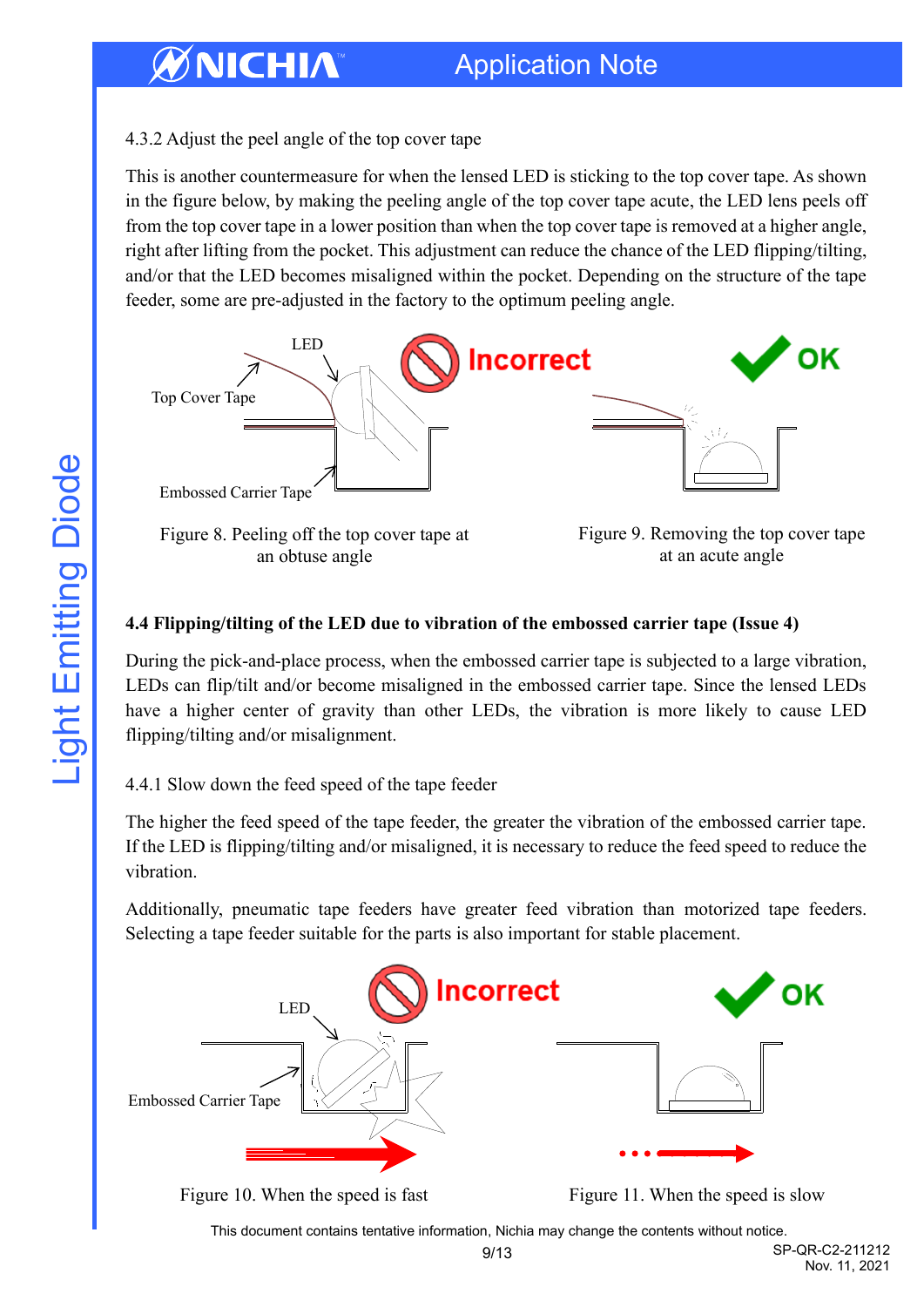### Application Note

#### 4.4.2 Change the peeling position of the top cover tape

Once the top cover tape peels off, more clearance is created above the top of the LED that may allow the LED to move up and down due to vibration from the tape feeder. If the tape removal position is too far away from the pick-up position and there are multiple pockets in the queue without the top cover tape sealing them, as shown in Figure 12 below, it may lead to the LEDs in those pockets being flipped/tilted and/or misaligned.

As a countermeasure, make adjustments so the top cover tape is peeled off immediately before pickup. This regulates the vertical movement of the LED and reduces the occurrence of LED flipping/tilting and/or misalignment.



Figure 12. Removing the top cover tape at the typical position



Figure 13. Removing the top cover tape just before pick-up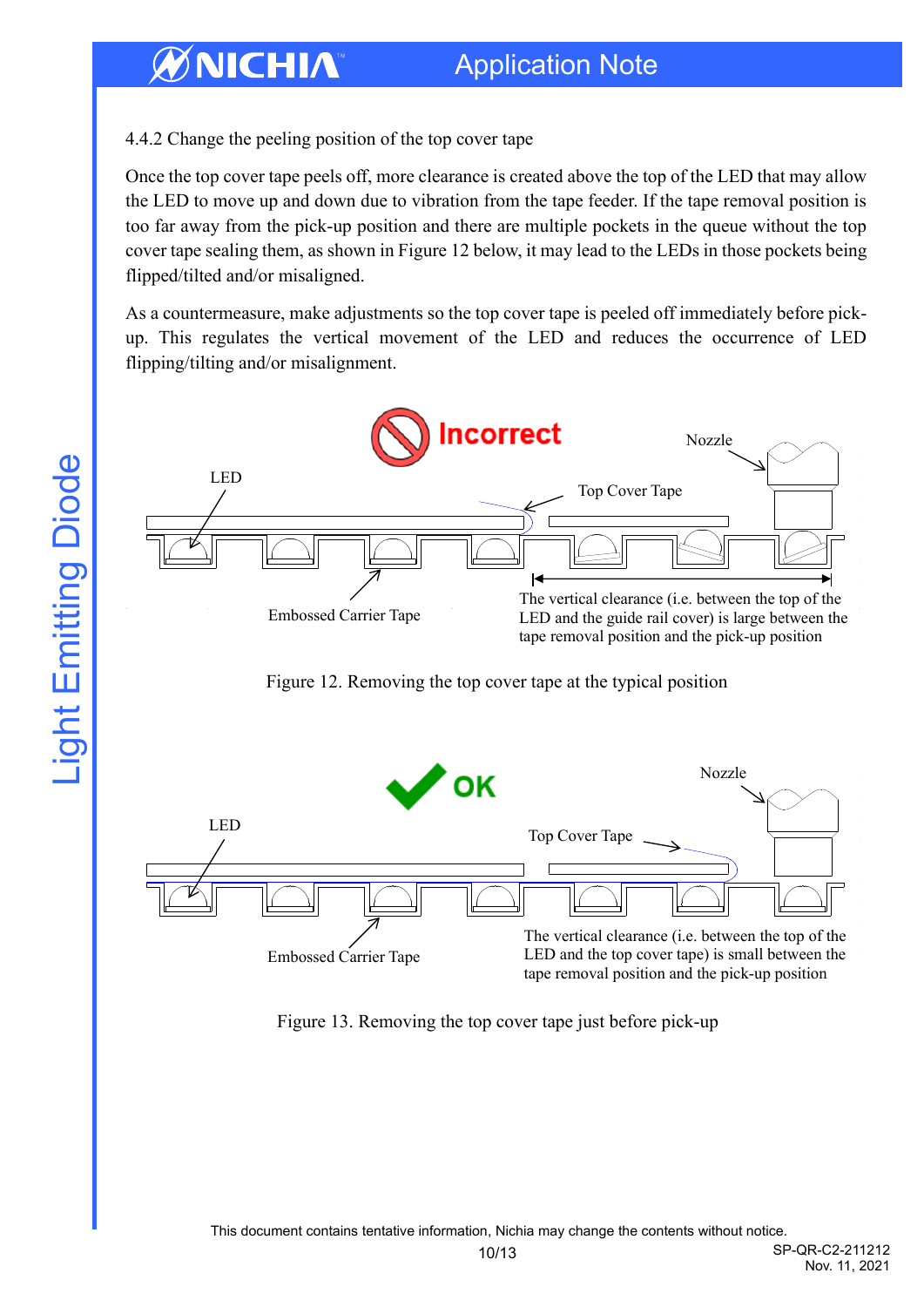Example: The top cover tape removal position of the Yamaha YS mounter is shown for reference in Figure 14.



Yamaha YS Mounter (Reference)

Figure 14. Top cover tape removal position

Cautions/Suggestions: Tape feeders with a shutter

There are tape feeders that are designed so that the tape is peeled at the typical tape removal position and the shutter is provided to prevent the LED from being ejected from the pocket in the pick-up position. Depending on the tape feeder, it is impossible to remove the shutter and change the tape removal position to be adjacent to the pick-up position.

### <span id="page-10-0"></span>**5. Other Cautions/Suggestions**

Splicing (tape joint) work is not recommended.

The work of cutting and connecting the tape of the front reel and the new reel is called splicing (tape joint). This is done during assembly using an automated pick-and-place machine when replacing the reels without shutting down the pick-and place machine and removing the tape feeder from the machine in order to improve the machine utilization by eliminating the machine downtime due to component shortage.

If two pieces of embossed carrier tape are joined to make one long piece by splicing, it may cause them to be deformed or distorted leading to LED flipping/tilting and/or misalignment and resulting in a placement failure. Therefore, Nichia does not recommend splicing.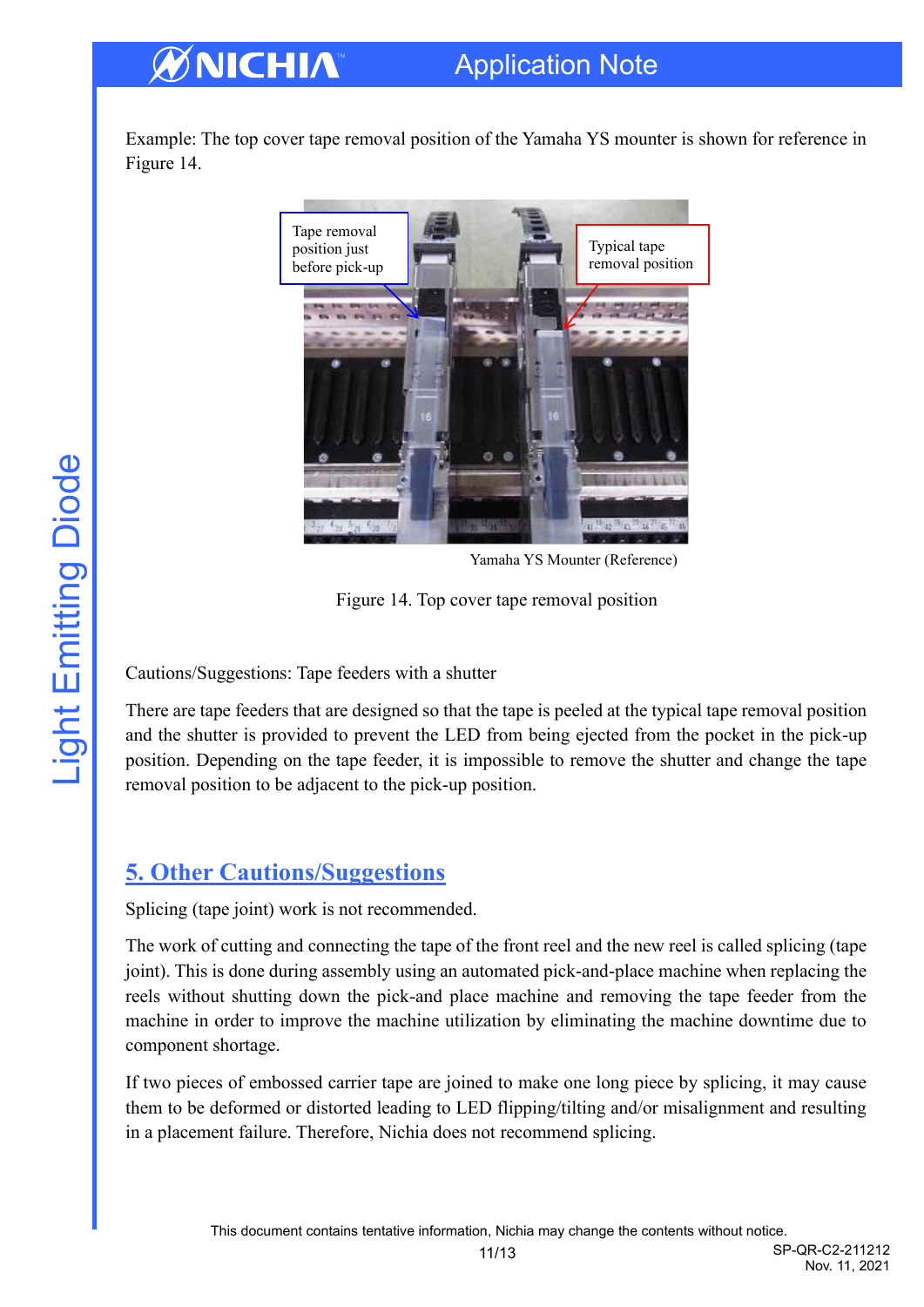### <span id="page-11-0"></span>**6. Summary**

To pick up lensed LEDs without damage and reduce the mis-pick rate, it is very important to ensure that the pick-up method of the LED, the design and suction force of the nozzle, the feed speed of the tape feeder, the tape removal angle, and the tape removal position are appropriate.

In this application note, examples of how to handle placement issues for lensed LEDs are mentioned; however, the handling methods described here may not be the best for all situations, and the handling method will vary depending on the chosen application and the pick-and-place equipment used. Nichia hopes to collect data on LED placement technology from multiples sources, including customer feedback, to provide useful information. Contact Nichia if something that is not described in this application note that is noticed while picking and placing the LEDs with automated systems.